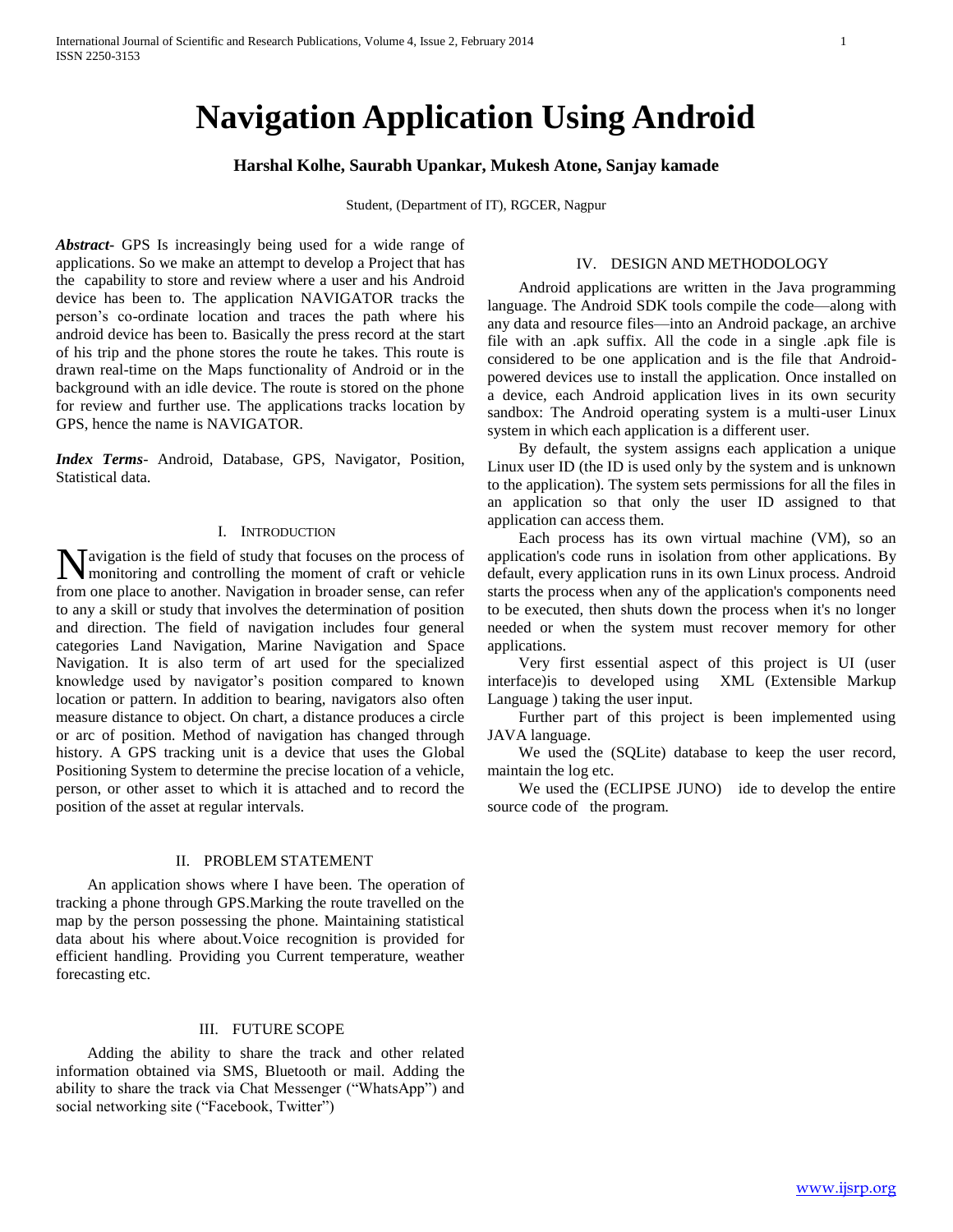





# **Fig: c**

 Option are provided for searching, speak destination, my location, location history and Bookmark the places we search.

# VI. CONCLUSION

 Here we have proposed a Navigator for android phone. It can help a user to be aware of his position and also helps him with statistical data of his movement.

 We successfully implemented the following: The operation of tracking a phone through GPS. User can get his/her current location using this application. User can search places.



Map shows search location Nagpur.

 When the application is started first screen appeared is loading screen.



Login for user authentication.